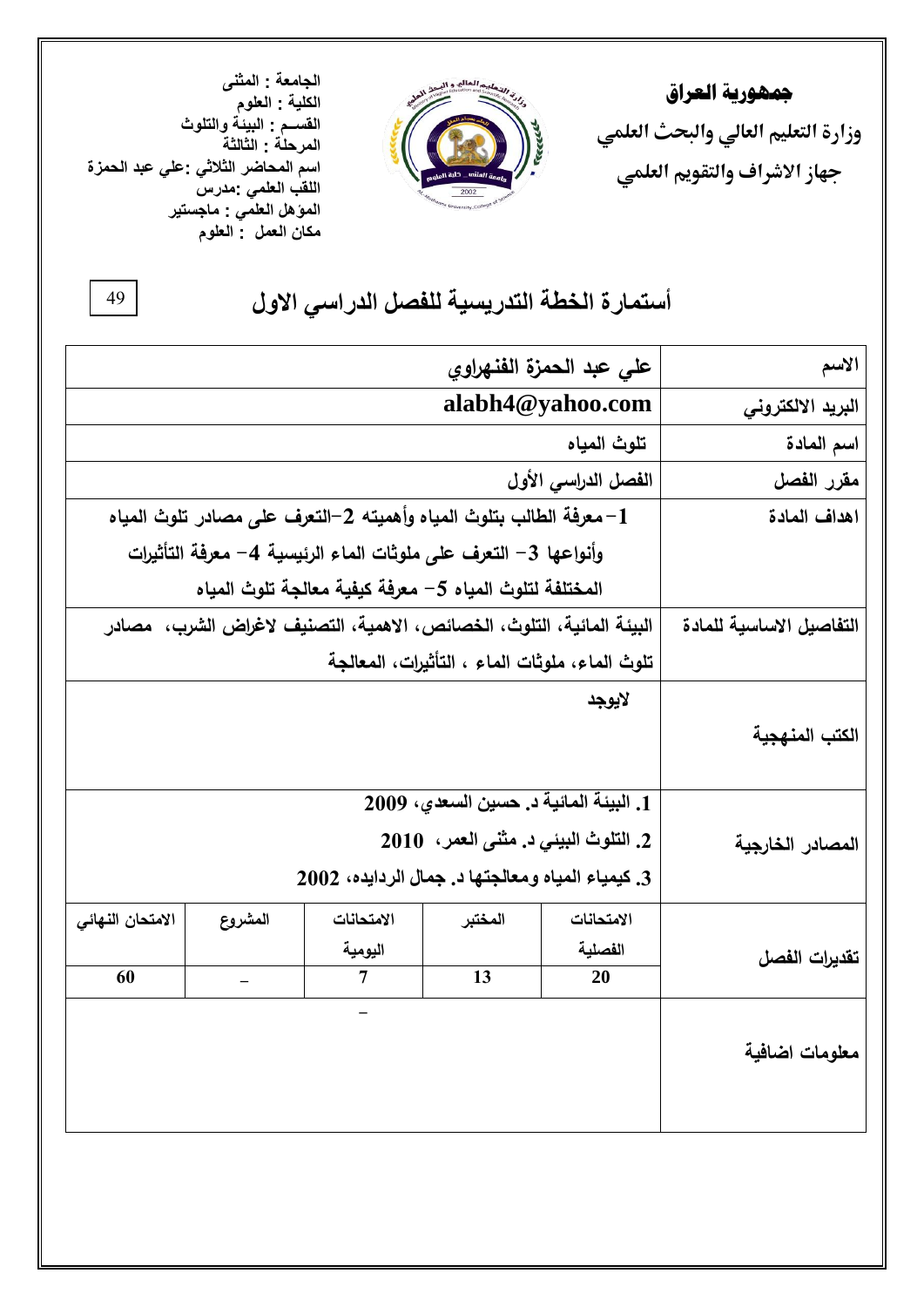**مجهورية العراق وزارة التعليم العالي والبحث العلمي جهاز االشراف والتقويم العلمي**



**الجامعة : المثنى الكلية : العلوم اسم القســم : البيئة والتلوث المرحلة : الثالثة اسم المحاضر الثالثي : علي عبد الحمزة اللقب العلمي : مدرس المؤهل العلمي : ماجستير مكان العمل : العلوم**

49

## أستمارة الخطة التدريسية للفصل الدراس*ي* الاول

| الملاحظات | المادة العلمية                                             | المادة النظرية                                                       | التاريخ | الاسبوع                 |
|-----------|------------------------------------------------------------|----------------------------------------------------------------------|---------|-------------------------|
|           | طرق التحاليل                                               | مقدمة عن التلوث المائي                                               |         | $\mathbf{1}$            |
|           | الملوثات الفيزيائية للماء<br>استخدام المحرار لقياس الحرارة | اهمية المياه والتوزيع العالمي                                        |         | $\overline{2}$          |
|           | الطعم والرائحة                                             | تصنيف المصادر المائية                                                |         | $\overline{\mathbf{3}}$ |
|           | العكورة                                                    | ملوثات المياه الرئيسية<br>ملوثات المياه العذبة                       |         | $\overline{\mathbf{4}}$ |
|           | المواد الصلبة                                              | ملوثات المياه العذبة                                                 |         | 5                       |
|           | التلوث الحراري                                             | اشهر كوارث تلوث المياه العذبة                                        |         | 6                       |
|           | الملوثات الكيميائية للماع                                  | ملوثات المياه الجوفية                                                |         | $\overline{7}$          |
|           | امتحان الشهر الأول                                         | امتحان الشهر الأول                                                   |         | 8                       |
|           | المواد العضوية                                             | ملوثات مياه البحار والمحيطات                                         |         | 9                       |
|           | الامطار الحامضية                                           | ملوثات مياه البحار والمحيطات<br>دراسة بعض الامثلة على تلوث<br>البحار |         | 10                      |
|           | المبيدات                                                   | تأثيرات تلوث المياه على الإنسا <i>ن</i><br>والبيئة                   |         | 11                      |
|           | المنظفات                                                   | معالجة تلوث المياه                                                   |         | 12                      |
|           | الفحوصات البيولوجية للماء                                  | تلوث المياه في العراق                                                |         | 13                      |
|           | اللافقريات القاعية الكبيرة                                 | دراسة حالة تلوث                                                      |         | 14                      |
|           | امتحان الشهر الثاني                                        | امتحان الشهر الثاني                                                  |         | 15                      |

**تىقٍع االستبر : تىقٍع انعًٍذ :**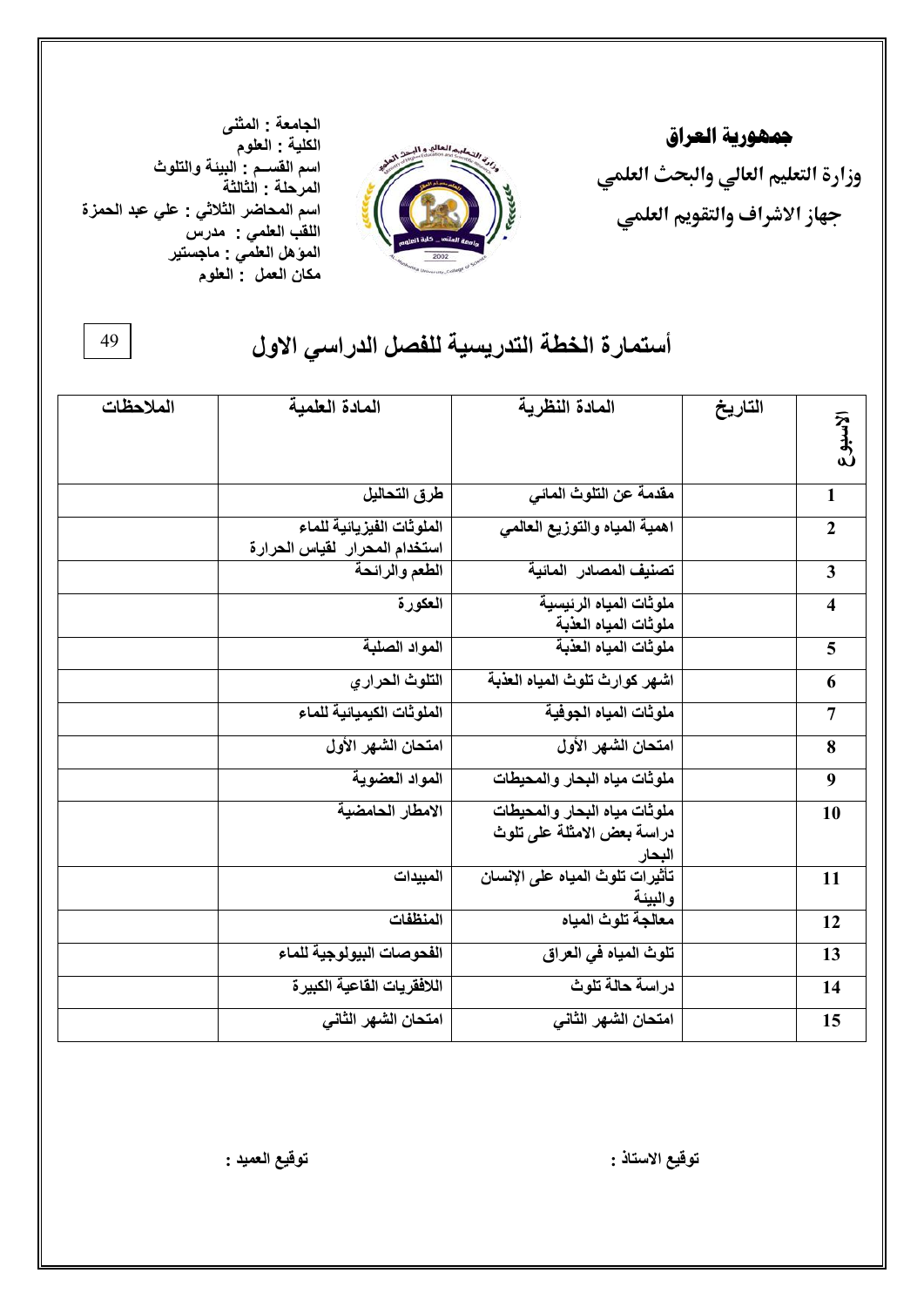**Republic of Iraq The Ministry of Higher Education & Scientific Research**



**University: Al-Muthana College: Science Department: Enviro.&Pollution Stage: Third Lecturer name:Ali Al-Fanharawi Academic Status:Lecturer Qualification:Master Place of work:Science**

### 49

# **Teaching plan for the First semester form**

| <b>Course Instructor</b> | Ali Al-Fanharawi                                                                                                                                                                                                                                                           |            |         |         |               |
|--------------------------|----------------------------------------------------------------------------------------------------------------------------------------------------------------------------------------------------------------------------------------------------------------------------|------------|---------|---------|---------------|
| E mail                   | alabh4@yahoo.com                                                                                                                                                                                                                                                           |            |         |         |               |
| <b>Title</b>             | Water pollution                                                                                                                                                                                                                                                            |            |         |         |               |
| Course                   | First                                                                                                                                                                                                                                                                      |            |         |         |               |
| Coordinator              |                                                                                                                                                                                                                                                                            |            |         |         |               |
| <b>Course Objective</b>  | 1. The student's knowledge of water pollution and the importance<br>2-Identify the sources of water pollution and types 3. Identify the<br>major pollutants of water 4. Knowledge the different effects of<br>water pollution 5. Knowledge how treatments water pollution. |            |         |         |               |
| Course<br>Description    | The aquatic environment, pollution, characteristics, importance,<br>classification for the purposes of drinking water sources pollution,<br>water pollutants, effects, treatments.                                                                                         |            |         |         |               |
| <b>Textbook</b>          | Non.                                                                                                                                                                                                                                                                       |            |         |         |               |
| <b>References</b>        | 1 - Aquatic environment. Hussein al-Saadi, 2009<br>2. Environmental pollution. Muthana al-Amer, 2010<br>3. Water chemistry and treatment. Jamal al-Radaiadda, 2002                                                                                                         |            |         |         |               |
| Course                   | <b>Term Tests</b>                                                                                                                                                                                                                                                          | Laboratory | Quizzes | Project | Final<br>Exam |
| Assessment               | (20%)                                                                                                                                                                                                                                                                      | (13%)      | (7%)    |         | $(60\%)$      |
| <b>General Notes</b>     |                                                                                                                                                                                                                                                                            |            |         |         |               |